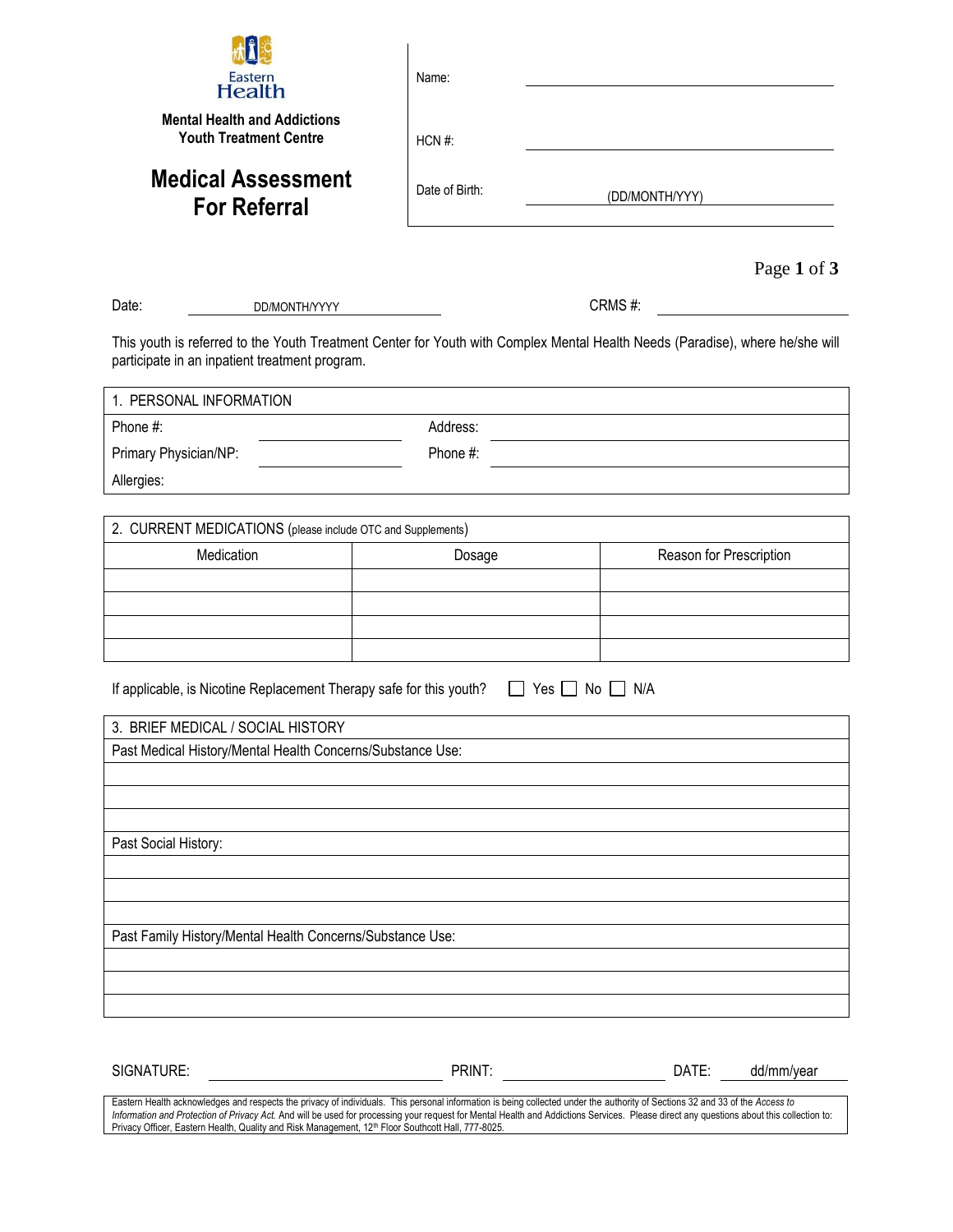| Eastern<br><b>Health</b> | $\boxtimes$<br>Central<br><b>Health</b>                              | Name:          |                |
|--------------------------|----------------------------------------------------------------------|----------------|----------------|
|                          | <b>Mental Health and Addictions</b><br><b>Youth Treatment Centre</b> | $HCN \#$ :     |                |
|                          | <b>Medical Assessment</b><br><b>For Referral</b>                     | Date of Birth: | (DD/MONTH/YYY) |

|  | Page 2 of 3 |  |  |  |
|--|-------------|--|--|--|
|--|-------------|--|--|--|

| Height:                                                                          | Weight: |            | <b>Blood Pressure:</b>                                                         | Pulse:  |         |
|----------------------------------------------------------------------------------|---------|------------|--------------------------------------------------------------------------------|---------|---------|
| Gravida:                                                                         | Term:   | Premature: | Abortuses:                                                                     | Living: | $N/A$ : |
| General Appearance:<br>Head<br>Eyes<br>Ears<br>Nose<br>Throat<br>Neck<br>Cardiac | Ν       | ABN        | Lungs<br>Abdomen<br>GI/GU<br><b>MSK</b><br>Skin<br>Neurological<br>Psychiatric | Ν       | ABN     |
| Comments regarding physical exam:                                                |         |            |                                                                                |         |         |
|                                                                                  |         |            |                                                                                |         |         |
|                                                                                  |         |            |                                                                                |         |         |

| 5. COMMUNICABLE DISEASE:                              |                                                              |    |                        |     |    |
|-------------------------------------------------------|--------------------------------------------------------------|----|------------------------|-----|----|
| Yes<br>Unknown<br>Are immunizations up to date:<br>No |                                                              |    |                        |     |    |
|                                                       | To your knowledge, does the youth have any of the following: |    |                        |     |    |
|                                                       | Yes                                                          | No |                        | Yes | No |
| HIV                                                   |                                                              |    | Strep Throat           |     |    |
| Hepatitis                                             |                                                              |    | <b>Scarlet Fever</b>   |     |    |
| <b>Turberculosis</b>                                  |                                                              |    | Mononeucleosis         |     |    |
| Diptheria                                             |                                                              |    | Influenza              |     |    |
| Pertussis                                             |                                                              |    | Impetigo               |     |    |
| Varicella                                             |                                                              |    | Infestations           |     |    |
| Menengitis                                            |                                                              |    | <b>STIs</b>            |     |    |
| <b>Measles</b>                                        |                                                              |    | Conujunctivitis        |     |    |
| <b>Mumps</b>                                          |                                                              |    | <b>Enteric Illness</b> |     |    |
| Rubella                                               |                                                              |    | Tinea Coporsis/Pedis   |     |    |
| <b>Plantar Warts</b>                                  |                                                              |    | Other:                 |     |    |

SIGNATURE: PRINT: DATE: DD/MONTH/YYYY

Eastern Health acknowledges and respects the privacy of individuals. This personal information is being collected under the authority of Sections 32 and 33 of the Access to Information and Protection of Privacy Act. And will be used for processing your request for Mental Health and Addictions Services. Please direct any questions about this collection to: Privacy Officer, Eastern Health, Quality and<br>Risk Management, 12